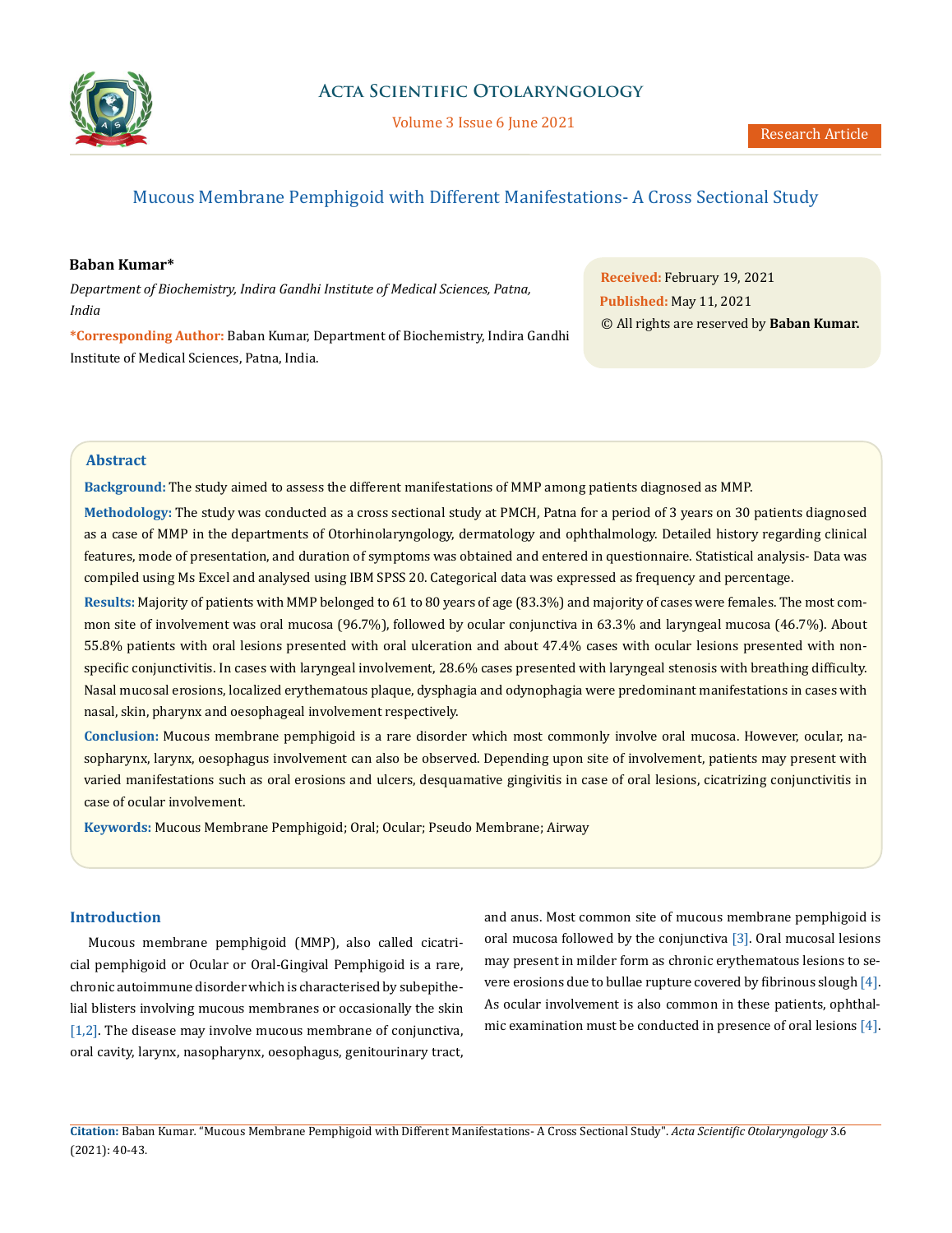The exact incidence of MMP is unknown, however, in a study in UK, the estimated incidence of MMP was 0.8 per million population [5]. Females are predominantly affected as compared to males and the disease mainly occurs in the elderly population belonging to age range of  $60$  to  $80$  years  $[6,7]$ .

MMP is characterised by separation of epithelium from the connective tissue due to genetic defect or alterations in anchoring proteins. Diagnosis of MMP can be made by clinical features and diagnostic histopathological characteristic. Histology of MMP reveal presence of subepithelial blisters and direct immunofluorescence has typical feature of binding of IgG and C3 to the basement membrane zone (BMZ) [8].

As the disease is very uncommon, it is important to identify the spectrum of clinical manifestations in MMP. The present study was thus conducted to study the different manifestations of MMP among patients diagnosed as MMP at our institute.

### **Methodology**

The study was conducted as a cross sectional study at PMCH, Patna for a period of 3 years from  $1<sup>st</sup>$  December 2017 to 30<sup>th</sup> November2020. All the 30 patients diagnosed as a case of MMP in the departments of Otorhinolaryngology, dermatology and ophthalmology in PMCH, Patna during the study period and giving consent were included. Diagnosed cases not willing to participate in the study were excluded. After obtaining clearance form Institute's ethical committee, written consent was obtained from all the patients willing to participate. Data regarding sociodemographic variables such as age gender, socioeconomic status was obtained. Detailed history regarding clinical features, mode of presentation, and duration of symptoms was obtained and entered in questionnaire. History regarding autoimmune disease and family history of MMP or other autoimmune disease if any was also documented. All the patients were subjected to mucosal biopsy for histopathological examination. Also, all the biopsy specimen were subjected to direct & indirect immunofluorescence examination.

### **Statistical analysis**

Data was compiled using Ms Excel and analysed using IBM SPSS software version 20. Categorical data was expressed as frequency and percentage whereas numerical data was expressed as mean and standard deviation.

#### **Results**

The present study included a total of 30 patients with MMP with mean age of  $62.3 \pm 22.2$  years.

| Sociodemographic variables |           | <b>Frequency</b><br>$(n = 30)$ | Percentage |
|----------------------------|-----------|--------------------------------|------------|
| Age (years)                | $21 - 40$ |                                | 6.7        |
|                            | $41 - 60$ | 3                              | 10         |
|                            | $61 - 80$ | 25                             | 83.3       |
| Gender                     | Male      | Я                              | 26.7       |
|                            | Female    | 22                             | 73.3       |

**Table 1:** Distribution of patients according to sociodemographic variables.

Majority of patients with MMP belonged to 61 to 80 years of age (83.3%). Male predominance was observed for cases of MMP with male: female ratio of 1:2.75.

| Site of involvement | Frequency $(n = 30)$ | Percentage |
|---------------------|----------------------|------------|
| Oral mucosa         | 29                   | 96.7       |
| Ocular conjunctiva  | 19                   | 63.3       |
| Larynx              | 14                   | 46.7       |
| Nasal Mucosa        | 12                   | 40         |
| <b>Skin</b>         | 12                   | 40         |
| Pharynx             | 7                    | 23.3       |
| Oesophageal         |                      |            |

**Table 2:** Distribution of patients according to site of involvement.

Out of 30 patients, the most common site of involvement was oral mucosa (96.7%), followed by ocular conjunctiva in 63.3% and laryngeal mucosa (46.7%). Pharyngeal mucosa and oesophagus were the least commonly involved site in 23.3% and 10% cases respectively.

Out of 29 cases with oral mucosal lesions, 100% cases presented with complaint of pain and inability to eat food. Among them, 55.8% patients presented with oral erosions/ulceration and remaining 44.2% patients had Desquamative gingivitis. Pseudo membrane formation was noted in 3 (10.3%) cases whereas vesicles formation and mild scarring with atrophy was seen in 1 (3.4%) cases.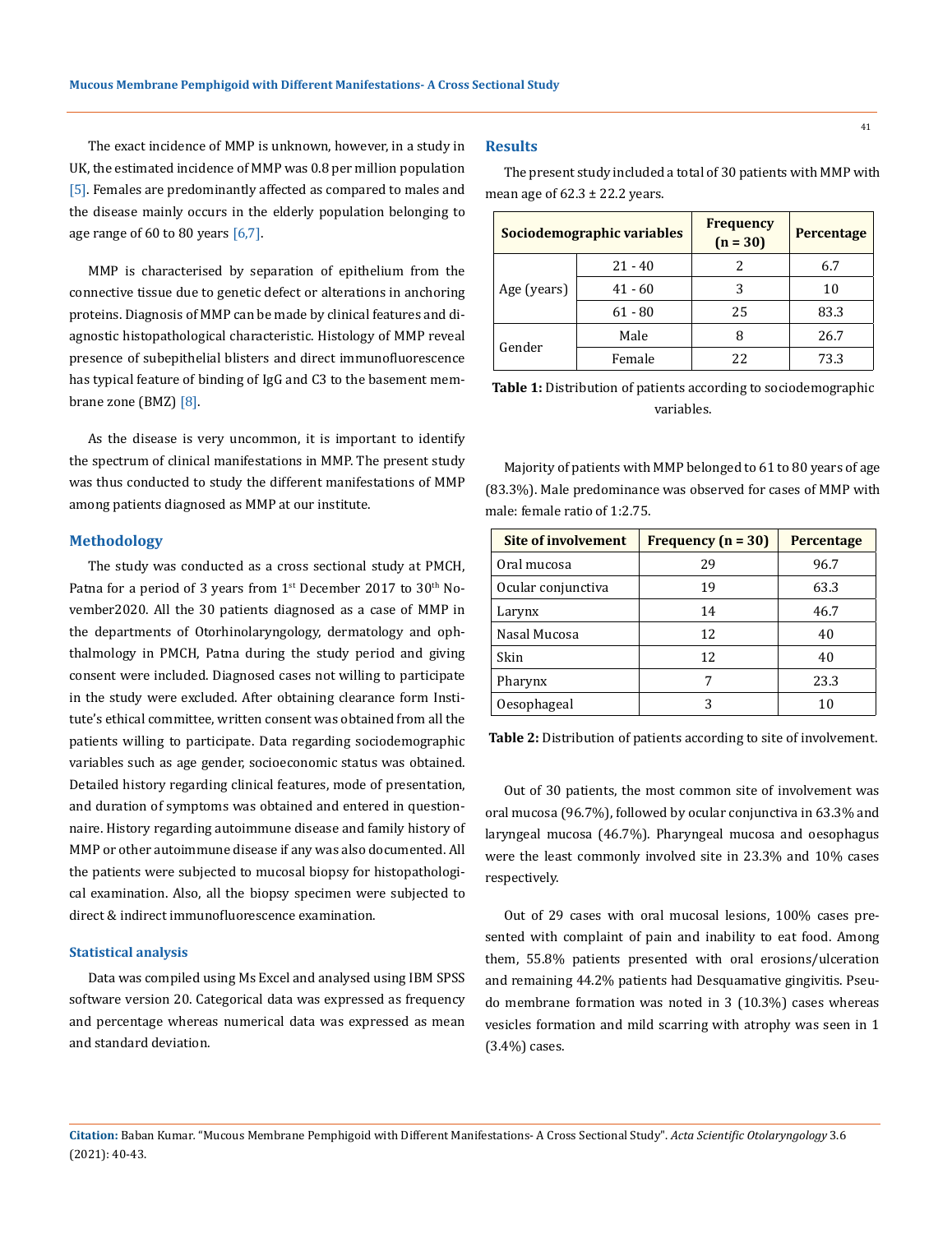Similarly, among 19 cases with ocular MMP, 47.4% cases presented with non-specific conjunctivitis associated with photophobia and photosensitivity. Other manifestations were corneal erosion and damage, symblepharon formation, ankyloblepharon, trichiasis and entropion in 10.5% cases each. However, none of the patients with ocular pemphigoid were diagnosed to be suffering from blindness.

Out of 14 cases with laryngeal involvement, mode of presentation was Sore throat and hoarseness in 100% cases. On examination, scarring with stenosis of airway was found only in 28.6% cases which was associated with breathing difficulty too.

Patients with nasal mucosal involvement  $(n = 12)$  came with complaints of discharge (33.3%) and excessive crust (8.3%). About 51.3% cases had nasal mucosal erosions.

Among Skin lesions (n=12), 66.7% presented with localized erythematous plaque near affected mucosal surfaces followed by generalized bullous eruption on the head and upper body in 33.3%. No cases were found of Scarring or cicatricial alopecia.

All the cases with pharyngeal and oesophageal MMP had dysphagia and odynophagia respectively. However stricture formation was observed in none of the cases.

#### **Discussions**

Mucous membrane pemphigoid is a rare disorder which may involve multiple system including oral mucosa, conjunctiva, nasopharynx, larynx and occasionally skin. In present study, a total of 30 cases with MMP with mean age of  $62.3 \pm 22.2$  years were enrolled over the period of 3 years. Majority of cases with mucous membrane pemphigoid belonged to age range of 61 to 80 years (> 80%) and about 73.3% cases were females. These findings were supported by findings of Dharman., *et al*. in which the authors concluded that the disease has predilection for female and is reported after the fifth decade of life [9]. Chiou., *et al*. documented that mucous membrane pemphigoid occurs primarily in older women. About 68% cases were females and more than 80 percent patients were over 50 years at onset [10].

In present study, oral mucosa was the most common site involved in 29 (96.7%) cases. All these cases presented with difficulty in eating food. Predominant manifestation among these patients was oral erosions/ulceration and desquamative gingivitis. Our study findings were concordant with the findings of Chiou., *et al*. in which oral mucosal lesions were documented in > 90% cases and about 63% cases exhibited erosive or ulcerative lesions [10]. Dharman., *et al*. also reported desquamative gingivitis to be the main clinical sign in MMP which is characterised by erythematous gingiva and loss of stippling that extend apically from gingival margins to alveolar mucosae [9]. Silverman *et al*. [11] and Agbo-Godeau., *et al* [12]. Also reported a higher prevalence of gingival involvement in cases with MMP.

Another common site of involvement was conjunctiva in our study observed in 19 cases. Among them, 47.4% cases presented with non-specific conjunctivitis with photophobia and photosensitivity. Higgins., *et al*. assessed the presence of ocular lesions in patients with oral mucus membrane pemphigoid. They observed ocular lesions in 30% cases at the time of presentation and about 37% cases developed ocular manifestations over the course of time [13]. Georgoudis., *et al*. documented that MMP is the leading cause of cicatricial conjunctivitis which can affect both young and adult patients. Though disease commonly affect older patients, but the disease tend to be severe in case of younger patients [14]. Previous studies have reported cicatrizing conjunctivitis as the most common mode of presentation. However, our study observed that patients with MMP may also present with corneal erosion and damage, symblepharon formation, ankyloblepharon, trichiasis and entropion apart from characteristic conjunctivitis.

Patients with laryngeal involvement predominantly presented with sore throat and hoarseness whereas patients with nasal involvement presented with erosions, discharge and crust formation. MMP lesions involving skin appeared as localized erythematous plaque near affected mucosal surfaces in majority of cases and few cases presented as generalized bullous eruption on the head and upper body. However, patients with pharyngeal and oesophageal MMP presented with dysphagia and odynophagia respectively. Literature regarding clinical manifestations of MMP other than ocular and oral manifestations is scarce. However, Madgar., *et al*. documented that the patients with oral MMP may present with certain complications such as blindness in case of ocular involvement and airway obstruction in case of laryngeal involvement [15]. These findings were supported by previous studies in which the mode of presentation varied depending upon site of involvement. The patients with MMP may present with burning mouth; ocular dry-

42

**Citation:** Baban Kumar*.* "Mucous Membrane Pemphigoid with Different Manifestations- A Cross Sectional Study". *Acta Scientific Otolaryngology* 3.6 (2021): 40-43.